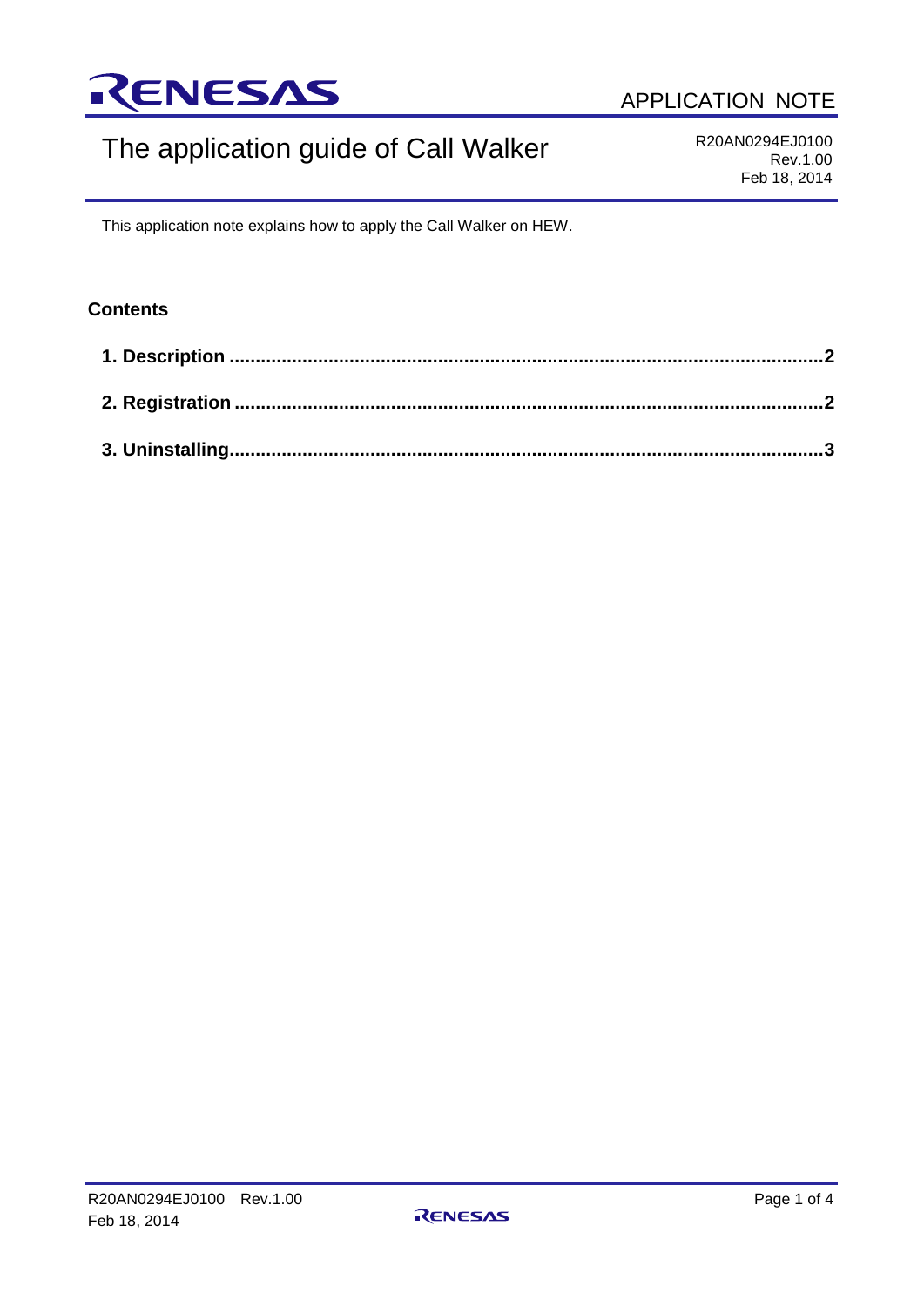## <span id="page-1-0"></span>**1. Description**

The Call Walker reads the stack information file (\*.sni) output by the optimizing linkage editor and calculates the size of the stack. The stack amount of the assembler routine that cannot be output in the stack information file can be calculated by adding or modifying the information by using the edit function.

## <span id="page-1-1"></span>**2. Registration**

Although the Call Walker can be executed independently, it can be launched on menu by registering in High-performance Embedded Workshop .When the Call Walker is launched on menu. The stack information file (\*.sni) generated by an active project is read automatically.

Example: When Call walker V.2.3 is registered on HEW

#### Preparation

(1) Install the CallWalkerV23.zipfile in the following directory that High-performance Embedded Workshop is installed.

#### ¥Tools¥Renesas¥Call

(2) A folder of "2\_3" is generated. The folder contains the following modules.

| N <sub>o</sub> |        |         | Folder                    | File name         |
|----------------|--------|---------|---------------------------|-------------------|
| $\mathbf{1}$   |        |         |                           | Call_des.dat      |
| 2              |        |         |                           | Call_Ulib_des.dat |
| 3              | $42-3$ |         |                           | Call_23.hrf       |
| $\overline{4}$ |        |         |                           | Call.det          |
| 5              |        |         |                           | Call. exe         |
| 6              |        |         |                           | CALL. CHM         |
| 7              |        | ¥StdLib |                           |                   |
| 8              |        |         | ¥Standard_library_H8_V6   | Call.csv          |
| 9              |        |         | ¥Standard_library_H8_V7   | Call.csv          |
| 10             |        |         | ¥Standard_library_M16C_V6 | Call.csv          |
| 11             |        |         | ¥Standard_library_SH_V9   | Call.csv          |

### **Table 1**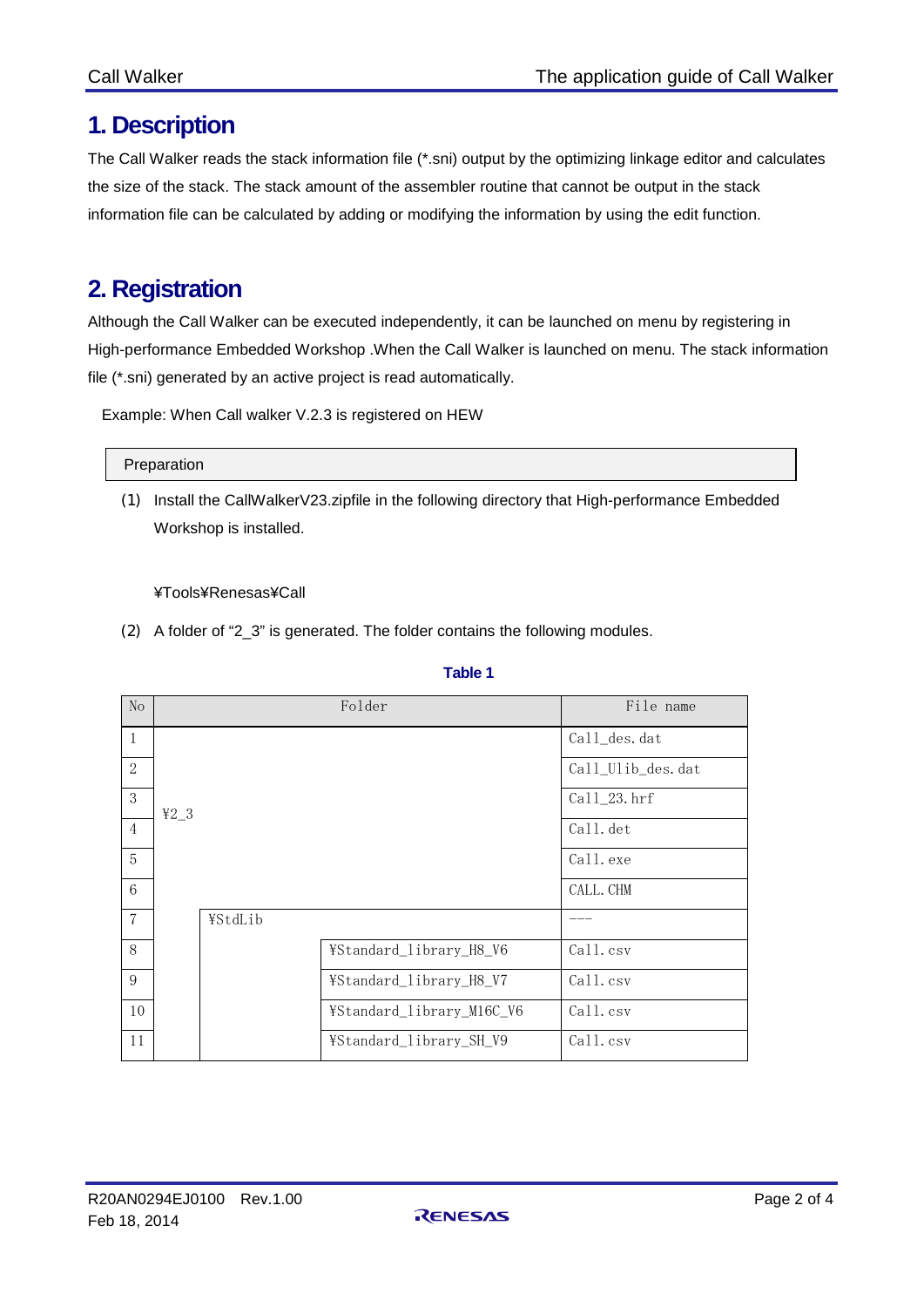#### Registration

- (1) Launch High-performance Embedded Workshop. Here, do not open any workspace.
- (2) Select [Tools -> Administration] on the menu.
- (3) The Tools Administration dialog box appears.
- (4) Click the Register button.
- (5) Select HEW Registration File dialog box appears. Specify the following directory.

(High-performance Embedded Workshop installation directory)¥Tools¥Renesas¥Call¥2\_3¥Call\_23.hrf

(6) The new menu [Renesas Call Walker (version 2.03.00)] is added to the menu list. Click this menu, Call Walker V.2.3 is launched.

### <span id="page-2-0"></span>**3. Uninstalling**

When High-performance Embedded Workshop is uninstalled, the following directory remains. Delete this folder by the user.

(High-performance Embedded Workshop installation directory)¥Tools¥Renesas¥Call¥2\_3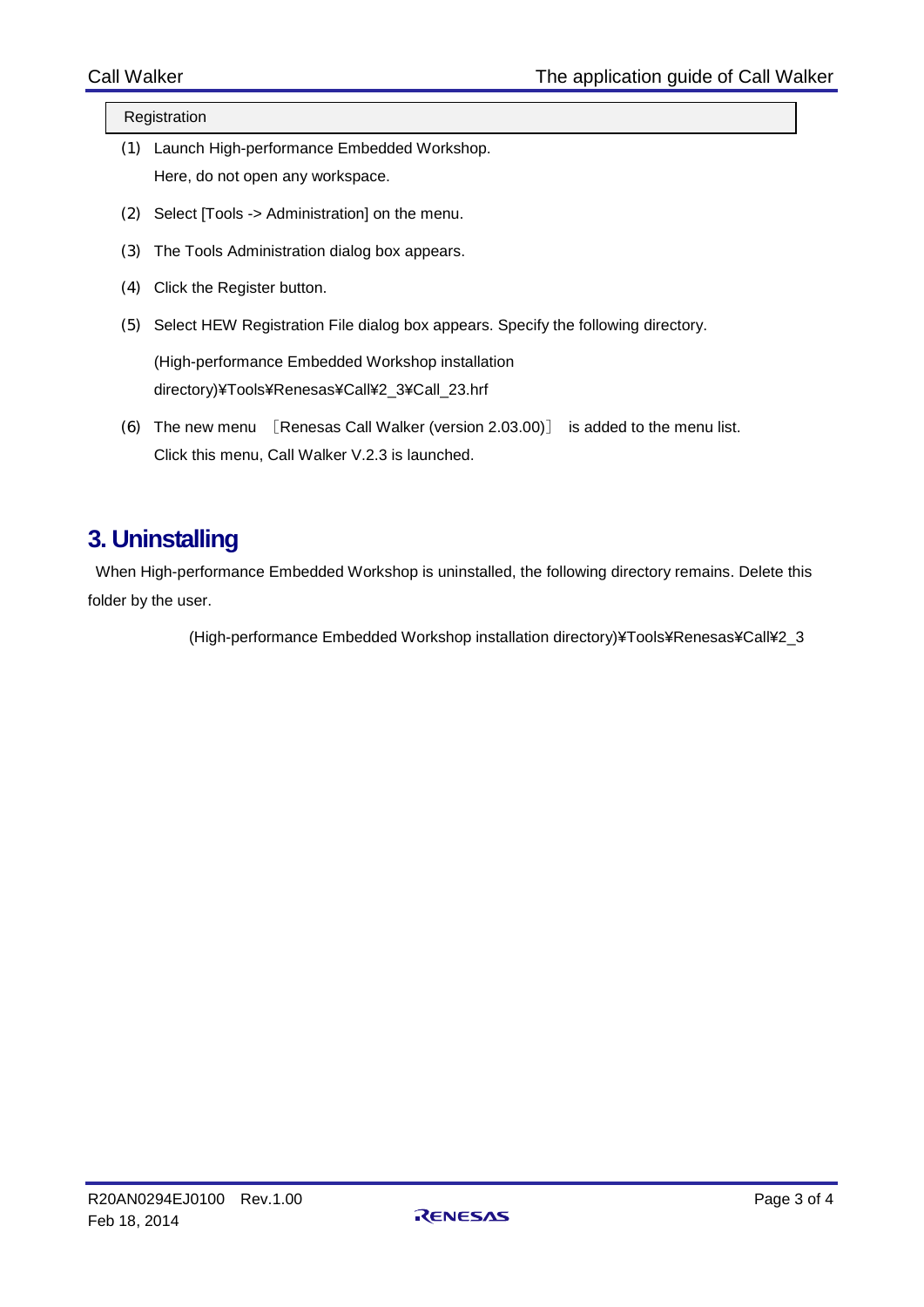### **Website and Support <website and support,ws>**

• Renesas Electronics Website

<http://www.renesas.com/>

• Inquiries

<http://www.renesas.com/contact/>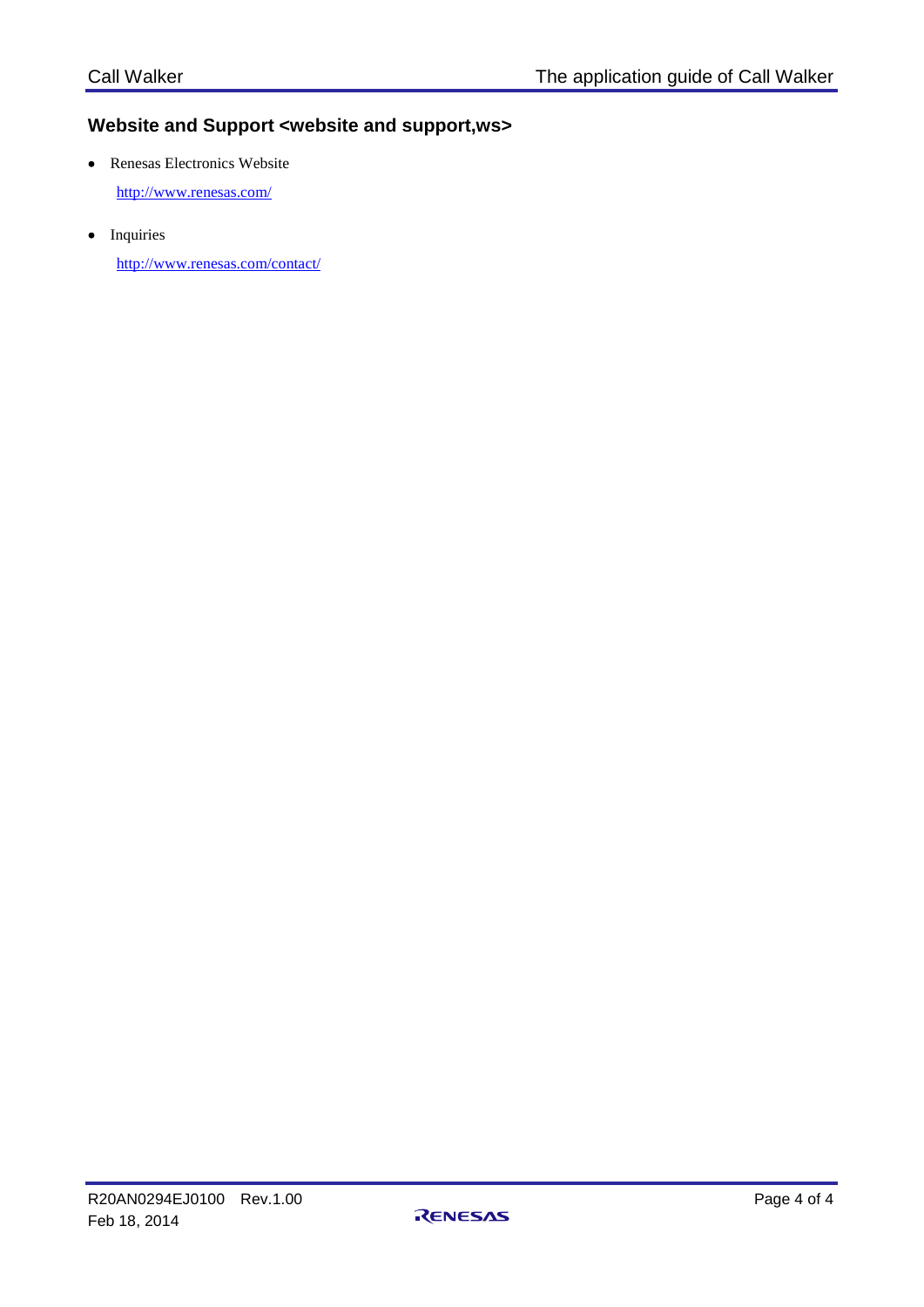## **Revision History**

| Rev. | <b>Date</b>  |                | <b>Description</b>          |
|------|--------------|----------------|-----------------------------|
|      |              | Page           | Summary                     |
| 1.00 | Feb 18, 2014 | $\blacksquare$ | <b>First edition issued</b> |
|      |              |                |                             |